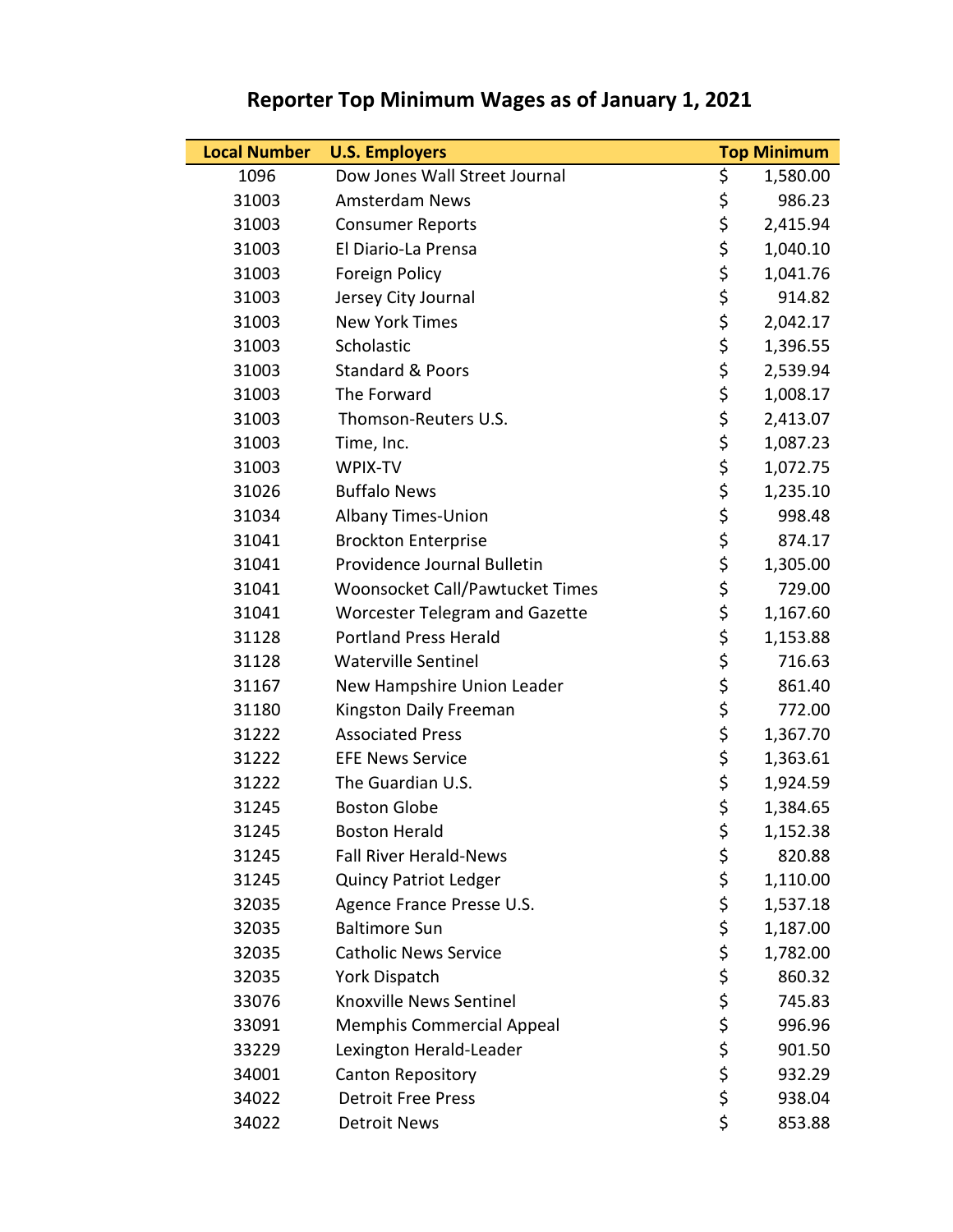| 34022 | Detroit Observer & Eccentric       | \$<br>926.88   |
|-------|------------------------------------|----------------|
| 34002 | Macomb Daily & Royal Oak Tribune   | \$<br>817.45   |
| 34043 | <b>Toledo Blade</b>                | \$<br>732.24   |
| 34046 | Terre Haute Tribune-Star           | \$<br>787.66   |
| 34051 | Milwaukee Journal Sentinel         | \$<br>1,188.00 |
| 34071 | Chicago Reader                     | \$<br>1,170.42 |
| 34071 | Chicago Sun Times                  | \$<br>1,322.14 |
| 34071 | Gary Post Tribune                  | \$<br>717.65   |
| 34071 | <b>Glenview Pioneer Press</b>      | \$<br>783.76   |
| 34071 | Waukegan Sun                       | \$<br>1,069.16 |
| 34159 | Kenosha News                       | \$<br>979.16   |
| 36047 | Peoria Journal Star                | \$<br>1,052.04 |
| 36047 | <b>St Louis Labor Tribune</b>      | \$<br>692.53   |
| 36047 | St. Louis Review                   | \$<br>1,491.16 |
| 36047 | St. Louis Post-Dispatch            | \$<br>1,270.84 |
| 37002 | <b>Duluth News-Tribune</b>         | \$<br>988.05   |
| 37002 | Minneapolis Star Tribune           | \$<br>1,425.45 |
| 37002 | <b>St. Paul Pioneer Press</b>      | \$<br>1,421.99 |
| 37074 | <b>Denver Post</b>                 | \$<br>1,331.00 |
| 37074 | Omaha World Herald                 | \$<br>961.60   |
| 37082 | Kitsap Sun (formerly Bremerton)    | \$<br>881.20   |
| 37082 | <b>Seattle Times</b>               | \$<br>1,072.57 |
| 37082 | Yakima Herald-Republic             | \$<br>987.60   |
| 38010 | <b>Delaware County Times</b>       | \$<br>1,050.76 |
| 38010 | Philadelphia Inquirer & Daily News | \$<br>1,273.01 |
| 38010 | Norristown Times Herald            | \$<br>537.83   |
| 38010 | <b>Pottstown Mercury</b>           | \$<br>613.47   |
| 38061 | Pittsburgh Post-Gazette            | \$<br>1,172.36 |
| 38120 | <b>Wilkes Barre Citizens Voice</b> | \$<br>646.77   |
| 38177 | <b>Scranton Times</b>              | \$<br>888.00   |
| 38187 | <b>Erie Times-News</b>             | \$<br>1,136.31 |
| 38216 | Hazleton Standard-Speaker          | \$<br>653.33   |
| 39202 | <b>Bakersfield Californian</b>     | \$<br>640.00   |
| 39213 | Los Angeles Times                  | \$<br>2,182.23 |
| 39521 | <b>Hilo Tribune Herald</b>         | \$<br>945.12   |
| 39521 | Honolulu Star-Advertiser           | \$<br>1,237.03 |
| 39521 | Monterey Herald                    | \$<br>717.27   |
| 39521 | San Francisco Chronicle            | \$<br>1,408.00 |
| 39521 | San Jose Mercury-News              | \$<br>1,201.12 |
| 39521 | Santa Rosa Press Democrat          | \$<br>1,240.25 |
| 39521 | Wailuku Maui News                  | \$<br>980.12   |

**Local Number CANADIAN EMPLOYERS Top Minimum**